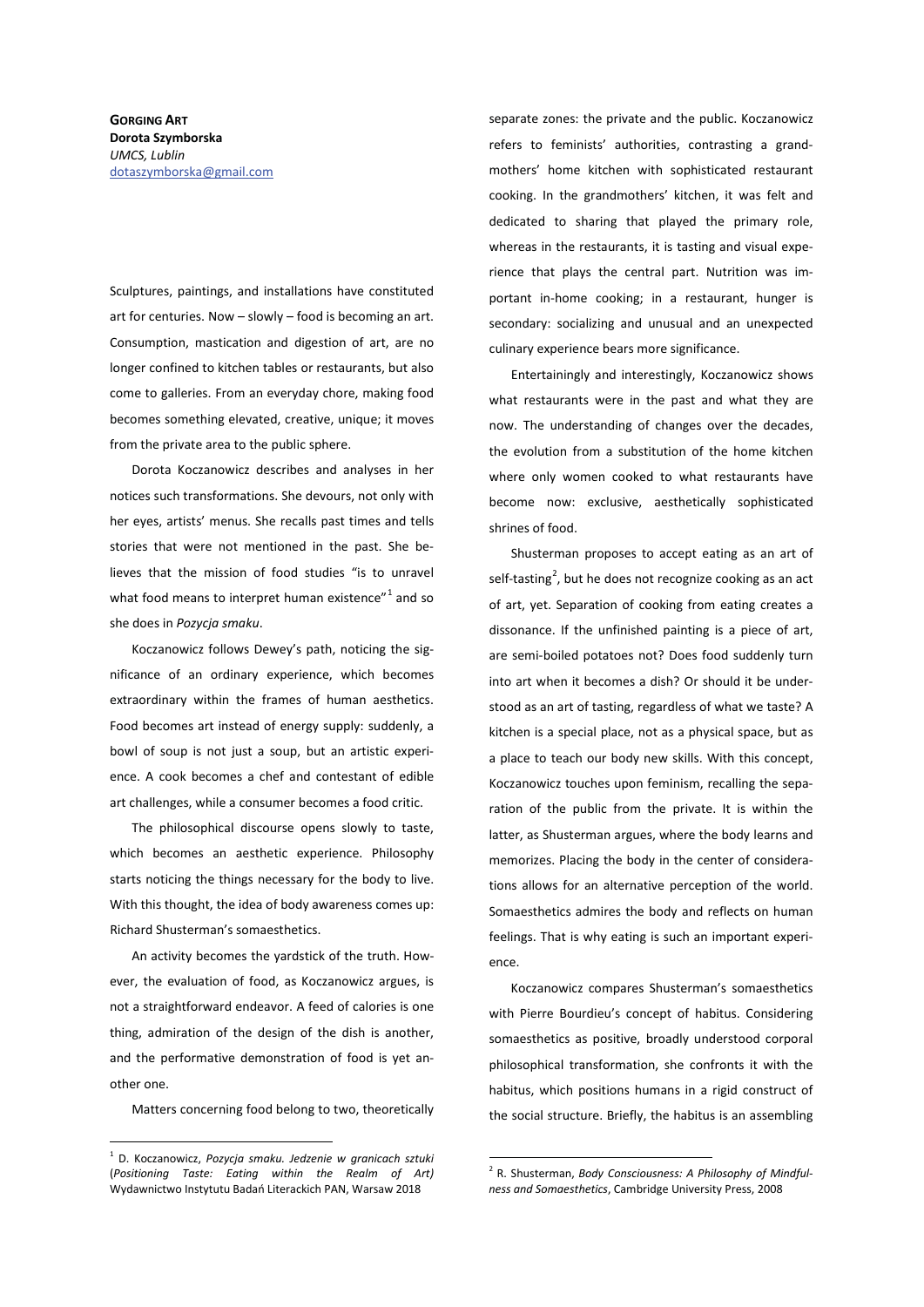of skills and competencies acquired by an individual: it does not institute sustaining rules.

According to Bourdieu, analyzing and expressing schemes which an individual acquired could be an invention of controlled improvisation.<sup>3</sup> Nevertheless, positioning an individual in the social structure results from a lack of possibility of the invention of different behavior scenarios. The human being paints a picture of the world and prepares to react to encountered situations. Bourdieu believes that comprehensive unraveling of the habitus is impossible, because it is positioned at the unconscious level of perception and, as a result, impossible to verbalize.

Shusterman's concept enables improvements and the discovery of new resources of self-consciousness. As per *Pozycja smaku*, Shusterman's concept is much closer to the cultural meaning of eating as a process of creating art, also understood as a historical snapshot of the society at a given time.

An advantage of *Pozycja smaku* is its openness to literature and broadly understood art. The chapter dedicated to the films: *Babette's Feast* and *Blue is the Warmest Colour* shows admiration for the cinema, which influenced many viewers. The accessibility of films in a "video on demand" era from streaming services allows for referring to celebrated works. Koczanowicz equalizes popular movies with sculptures, paintings and installation art.

Koczanowicz does not overlook the culture that changes human behaviors or creates new norms and values in society. Food is both a merging and dividing point for individuals and communities. Considering culinary culture as a building factor for internal relations within societies is interesting.

The author peeks into plates of prominent philosophers and shows how important food was for them. Some of them celebrated meals, considering them as the

most important task of the day and arranged gatherings (Kant), or, on the contrary, ignored them, limiting food to the bare minimum. A successful and tasteful culinary trip is an interesting experience. The discovery of food preferences of favorite philosophers and their eating habits are not only interesting as such but also demonstrate the impact of food on their creations. The understanding of the context enables a better understanding of their ideas.

Besides, we are invited to a fascinating journey through examples from literature about the attraction of food, taste, and, what is often related, travels. Examples of culinary trips are particularly remarkable. For ages, food was relatively monotonous, based on locally sourced ingredients where seasons dictated taste. Owing to the ease of traveling now, its accessibility and increasing mobility of individuals' tastes from different corners of the world blend together. It is more possible now to taste the food of other cultures and societies. The increase in accessibility shapes interesting food styles. It was historically accepted that eating local food means fraternization with the local place and its inhabitants. Food, considered as an intimate and individual act, becomes a source of rich experience. Eating local food allows for a better understanding of places, people and culture. At the same time, however, the author does not elaborate too much on the fact that foodies taking culinary trips are often fed with the vision they are chasing. Visiting exotic countries, they experience what was crafted for them, prepared for what meets the expectations of the exotic.

Food also provides relief. The scent of the home is often connected with a favorite dish. New aromas of travel may irritate; the scent of the home is comforting.

The author of *Pozycja smaku* takes us on a journey to search for an "authentic taste" that is the Grail of contemporary culture. She notices two contradictions in this term: firstly, authenticity is closely related to history, which evolves every day; secondly, culture has become a product for sale. Koczanowicz also mentions the pressure on authenticity – something that a foodie is looking

<sup>&</sup>lt;sup>3</sup> P. Bourdieu, The Sentiment of Honor in Kabyle Society. In *Honour and Shame The Values of Mediterranean Society*, ed. J. G. Peristiany, tans. P. Sherrard, Chicago: University of Chicago Press